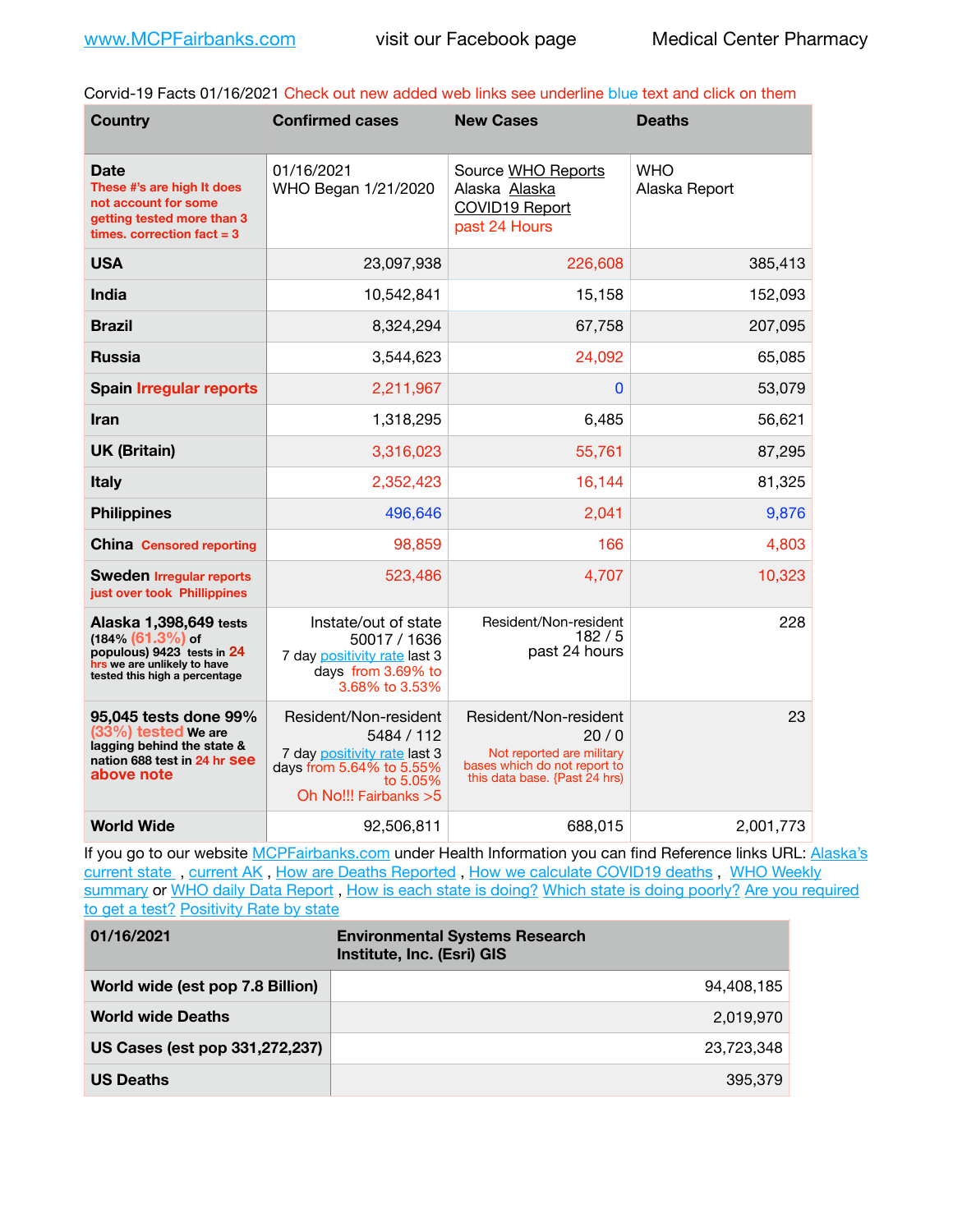Impact of COVID-19 on the US Healthcare system

Estimated US Population 331.3 million 143.3% (47.8%) have been tested (474.47 million) Estimated 5% of US population will test positive for Covid-19 16.56 million (currently 23.7 Million (7.17%) of population tested positive vs Alaska 6.58%) we have currently tested an est. 474.47 million based on 23.7 mill that have tested positive discount some of these numbers by 67% to account for multiple testing of same person.

If 8% will require hospitalization of the 16.56 million positive cases, we would need 1.325 million beds. Estimated by the American Hospital Association there are 800,000 staffed beds available.

The US has 2.8 hospital beds per 1000 our needs could be 56, China had 4.3, Italy 3.2, South Korea 12.3

The USNS Mercy and Comfort added **8.2000** staffed beds, not ICU Of these estimated to be admitted to ICU 860,000. to ICU beds The US has 16,000 ICU beds we have 68,000-85,000 beds

US could need 299,000beds with ventilators <16,000 ventilators

 The Needs

**Summation:** Estimated needs could be 1.325 million hospitalized beds for just COVID-19 patients alone. If positives represents 5% of test run, then approximately 474.47 million have been tested, we have no idea how many tests have been run or how many multiple tests conducted on the same person, resulting in 23.7 million positive tests run with 395,379 with 5184 deaths in the past 24 hours, ave 2740/day. In AK, with 50,017 positive cases 6.58% of Alaska, 1129 hospitalizations, and 228 deaths. Hospitalization rate is 2.26% of those that test positive, Death Rate 0.456% overall or 20.19% of those hospitalized.

Normal ICU stay 5-7 days, estimated ICU stay for COVID-19 2-3 weeks and they could tie up a ventilator for that length of time also, helping only 1/3 as many patients.

This is why we need to flatten the curve by social spacing and only essential travel.

Expected Death (these are just estimates based on other countries) if 5% of the US Population (16.56 million) test positive we are now at 23.7 million positive and if

1% die = 165,600 people

2% die = 311,200 people

3% die = 496,800 people

6% die = 993,600 people obviously we have passed the 1.325 million positive cases we are 21.5million so if 5% of the US population (16.56 million) test positive and 6% of those die = 993,600 deaths if no vaccine, or if 3.09% (511,704) will die, we are 77.3% of the way there in 44 weeks.

 World wide death rate of positive tests actually 2.14%. The US is at 388461 1.67% of those actually tested positive, that is 73% lower death rate than when we started in 3/2020 , started at 6%. There are 7.8 Billion people in the world 331 million live in the US (4.2% of the world's population) 7.17% have tested positive. The US deaths represents 19.6% of the world's death numbers and 25.1% of worldwide confirmed cases. In comparison to the flu in the US

CDC Estimates. From 2010 to 2016, the flu-related death rate was between 12,000 and 56,000, with the highest season being 2012 to 2013 and the lowest being 2011 to 2012. Most deaths are caused by complications of the flu, including pneumonia or a secondary bacterial infection of the heart or brain. or 2,000 to 9,333 per year. In 2020 in the US has 19 million cases 180,000 hospitalized and 10,000 (0.052%) have died, typically it is 2% will die, compared to 1.67% with COVID19. 143.3% (US), 184% (Alaska), & 99% (Fbks) are still too few to protect us from future outbreaks. Experts feel that we need either need people to get infected with the virus and develop antibodies or get vaccinated to create immune antibodies to protect us, that we need >60% of the population to have positive antibody tests and preferably 70-90%, one expert felt they would not feel confident til >85% were positive, to give assurance (herd immunity) in order to go without masks and social distancing. NY City seems to have the highest number at 20%. Testing is so important. Currently we are testing at 44.72 Million tests per month. At this rate to test everyone once it will take 7.34 months or over 0.62 years. To test 3 times it would take 22.02 months or 1.84 years

The Flu (Influenza kills approximately 1-2% of those infected, SARS killed 800 people total, COVID19 appears to kill 1.67% of those that test positive or 17% less deadly than the flu and seems to be more contagious. (Seems to spread more readily)

Alaska has 50017 so far, 5484 in Fairbanks or 1 of every 9 of Alaskans, and with 22 of 228 deaths 1 in 11, the first case was transient foreign airline crew member. Interesting, the Source of Alaska's SARS-Cov2 virus originated not from East Asia by travelers or the west coast (Washington where it was first observed) , but came from the east coast of the US, and they were inoculated first from Europe, accordingly from New York's Governor and CDC. Currently 5 Variants known, only 4 in the US (Europe's (china's)) Primary, plus an Ohio variant (COH.20G/501Y), and a [UK](https://www.cdc.gov/coronavirus/2019-ncov/transmission/variant-cases.html) (B.1.1.7), South African (1.351), and Brazil (P.1), only Europe's in Alaska so far.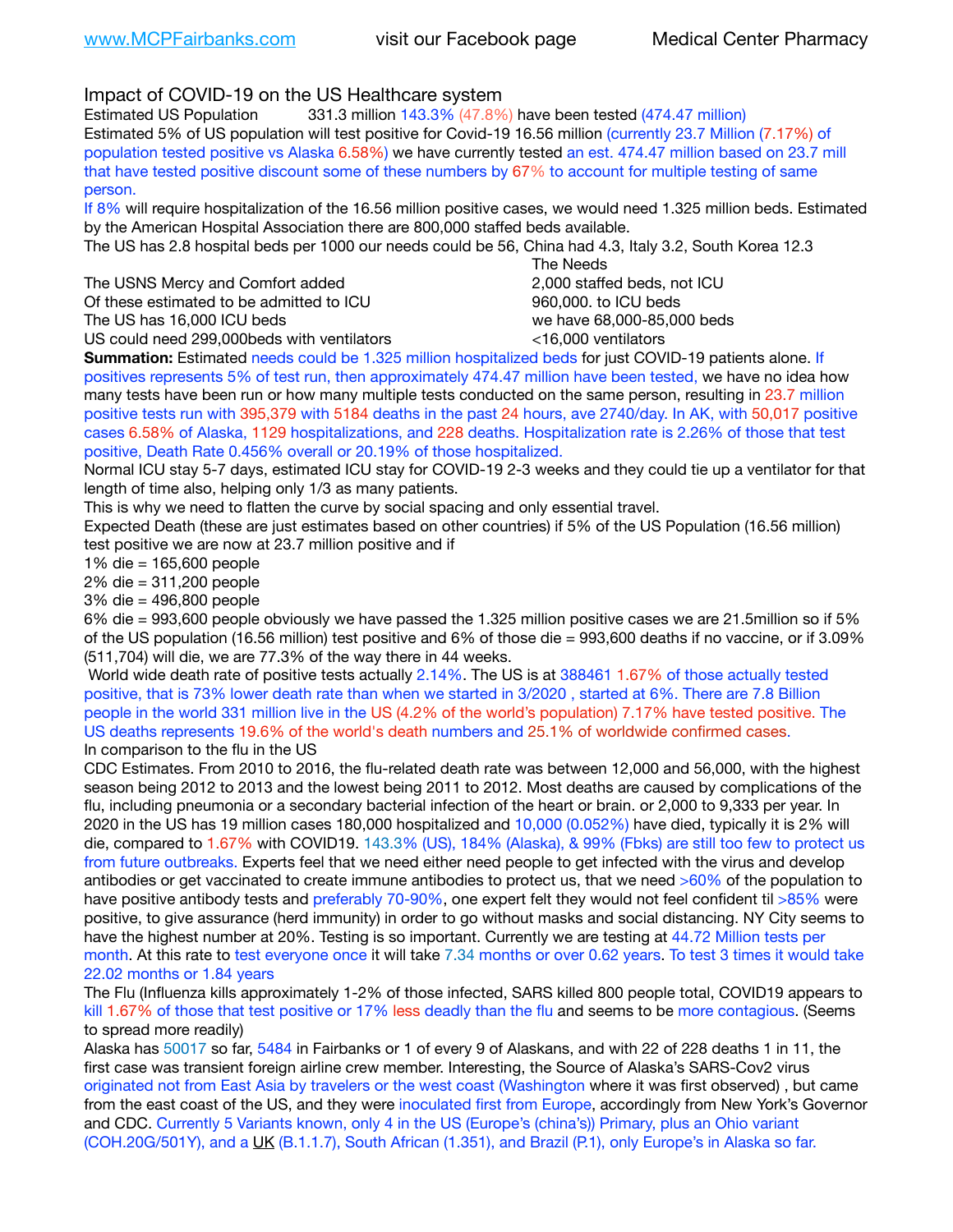**Best practice protection** is good personal Hygiene do not touch eyes, nose, mouth, wash hands frequently for at least 20-30 seconds, before you touch your face, and observe personal spacing of 6-18 feet. Remove your shoes in your house, frequently clean surface areas, let the cleaner sit 15-20 sec before wiping off. **We are recommending to wear any kind of mask.**

Drug treatment is being researched, but as yet not been verified, only suggested. Best to isolate those sick and isolate those most susceptible (old and preconditioned with risk factors)

**Risk factors:** Cardiovascular disease (56.6%), Obesity (41.7%), Diabetes (33.8%), age >60, respiratory problems, especially smokers or those who vape, High Blood Pressure

If you have been exposed self isolate for 2-4 weeks

One episode in China, a man tested negative for 27 days before showing symptoms. So Isolation may want to be considered up to 4 weeks not just 2 weeks.

Italy 1 in 10 positive cases admitted to ICU due to Hypoxic failure requiring mechanical ventilation. In NY it was 1 in 7 that required hospitalization, of the 5700 hospitalized 2634 were discharged (79% (2081)) or added (21%(553)), 9 in 10 put on a ventilator died.

Public policy development and education is important. How Long does Covid-19 stay on objects

| Air                              | up to 3 hours |
|----------------------------------|---------------|
| Copper                           | 4 hours       |
| Cardboard (Amazon Box)           | 24 hrs        |
| Plastic surfaces/Stainless Steel | 72 hours      |
| Mucosal surfaces                 | unknown       |
|                                  |               |



## Updated graph numbers.

| Project outward                |                        |
|--------------------------------|------------------------|
| Exhalation can spray           | 1.5 m $(4.9$ ft)       |
| spittle (droplets)             |                        |
| Coughing                       | $2 \text{ m}$ (6.6 ft) |
| Sneeze                         | 6 m (19.7 ft)          |
| Development of immune response |                        |

Early viral testing tests to see if you currently have the virus.

Later antibody testing tells us if you have been exposed and survived. But does not tells us if you have immunities to the virus. We will need to have both tests done in order to open the community.. Viral Antigen and Viral RNA tells us you have the disease and can spread the disease and can or are currently sick.

IgM (short term) and IgG (long term antibodies) tells us you have experienced the virus or had the vaccine, and got over it. You may be resistant if your [antibody levels](https://www.cdc.gov/coronavirus/2019-ncov/lab/resources/antibody-tests.html) are high enough. [Current](https://l.facebook.com/l.php?u=https://www.itv.com/news/2020-10-26/covid-19-antibody-levels-reduce-over-time-study-finds?fbclid=IwAR3Dapzh1qIH1EIOdUQI2y8THf7jfA4KBCaJz8Qg-8xe1YsrR4nsAHDIXSY&h=AT30nut8pkqp0heVuz5W2rT2WFFm-2Ab52BsJxZZCNlGsX58IpPkuVEPULbIUV_M16MAukx1Kwb657DPXxsgDN1rpOQ4gqBtQsmVYiWpnHPJo2RQsU6CPMd14lgLnQnFWxfVi6zvmw&__tn__=-UK-R&c%5B0%5D=AT1GaRAfR_nGAyqcn7TI1-PpvqOqEKXHnz6TDWvRStMnOSH7boQDvTiwTOc6VId9UES6LKiOmm2m88wKCoolkJyOFvakt2Z1Mw8toYWGGoWW23r0MNVBl7cYJXB_UOvGklNHaNnaNr1_S7NhT3BSykNOBg) [View of antibodies/immunity](https://www.livescience.com/antibodies.html)[.](https://www.itv.com/news/2020-10-26/covid-19-antibody-levels-reduce-over-time-study-finds) We have tested currently 184% (61.3%) of the Alaskan population and over little over 143.3% (47.8%) of the US population, discount these numbers by 67% to reflect multiple testing of the same person. To be safe, we need at least 25% to see if we are making progress, [60%](https://www.jhsph.edu/covid-19/articles/achieving-herd-immunity-with-covid19.html) to [barely qualify](https://www.nature.com/articles/d41586-020-02948-4) to be safe, and [70-90%](https://www.mayoclinic.org/herd-immunity-and-coronavirus/art-20486808) to be assured we

will not see a second wave of sickness. Some experts will [not feel safe til we are at 85%.](https://www.bannerhealth.com/healthcareblog/teach-me/what-is-herd-immunity) Three types of clinical laboratory COVID-19 or SARS-CoV-2 tests are being developed: Molecular Gene sequencing (current method), Viral antigen (testing parts of the virus), Host antibody tests (serology). They detect the virus in different ways.

Mask & [Mask Usage:](https://www.nationalgeographic.com/history/2020/03/how-cities-flattened-curve-1918-spanish-flu-pandemic-coronavirus/) N95 filter out 95% of the particles in the air 3 microns in size or larger.

Mold sizes are about 10-12 microns in size. Bacteria are larger, so is dust

Gas molecules and viruses are smaller. PM2.5 are 2.5 microns in size.

**Viruses** can be 1 micron in size, 0.3 micron in size, or 0.1 microns in size, so they **will pass right through**. **We recommend wearing any mask, the mask may provide up to 5 times the protection** over **wearing no mask at all**. It still **does not protect** the wearer from contracting the infection, it **can inhibit** the spreading, something is **better than nothing at all**.

**Remember there is a clean side ( the side towards you) and a dirty side,** the side to the contaminated air is dirty. If you are COVID positive then this is reversed. When handling the mask, do not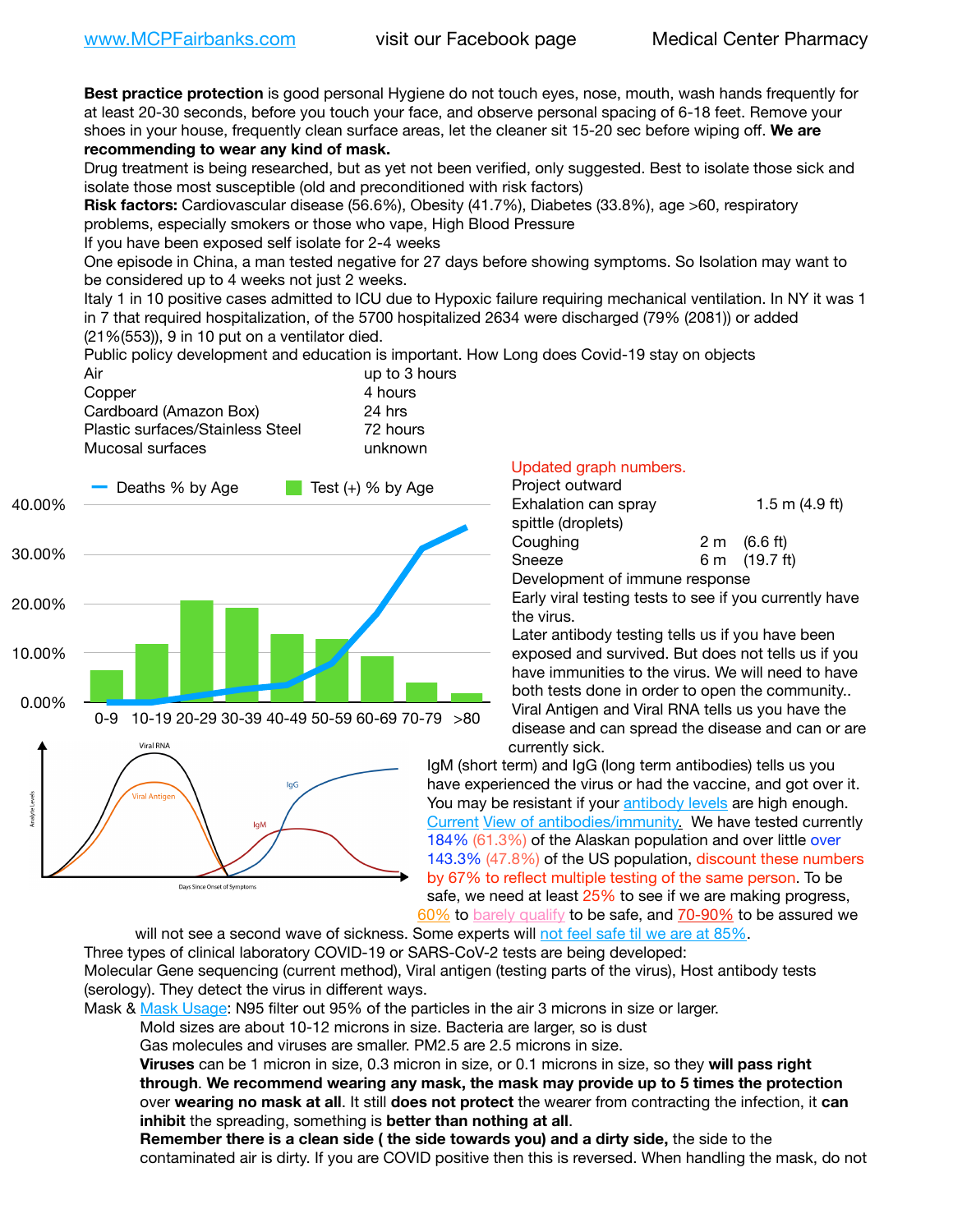touch the dirty side and then touch your face, Wash properly your hands first after touching the dirty side before touching your face. If you are infected the dirty side is the inside surface of the mask.

Wash your homemade mask in hot water wash >133F (for at least 10 minutes) and rinse to sanitize with high heat >133F Plus and a weak bleach or peroxide (not Both) the mask. Daily if possible. If you are a frontline health care provider with a homemade fabric mask 2 hours. Do not touch the dirty side.

Alcohol solutions should be 60-80% alcohol 70% is optimal. **Keep wet and rub 30 seconds**, or Happy Birthday song sung 3 times.

Hydrogen peroxide diluted to 2% or 4 teaspoonful per quart of water (20ml per 946ml) Bleach the same ratio **Vinegar and ammonia are good cleaning agents, not disinfectants**.

**Do not mix** any of these agents together, toxic fumes can result. **Disinfectants, in order to be effective**, should remain on the applied surface, to be cleaned moist **(wet) for 30 seconds to 4 minutes** depending on material. Caution may dissolve glue or adhesives or bleach and discolor items, check with manufacturers. Do not let it get inside electronic devices. UV (10 minutes), [UV light](http://www.docreviews.me/best-uv-boxes-2020/?fbclid=IwAR3bvFtXB48OoBBSvYvTEnKuHNPbipxM6jUo82QUSw9wckxjC7wwRZWabGw) only kills where it can see.

## **Myths**

Taking hot baths, using colloidal silver, eating garlic soup, gargling with bleach are not proven to be effective. We have already seen using chloroquine taking the wrong form in the wrong dose can be fatal, one death and one critically injured. (see Arizona couple after listening to the president)

**We have heard of all kinds of cures.** To date there is no curative or preventative treatments, only supportive therapy.

At this point there is **no proof** that Quinine, zinc, Hydroxychloroquine, Chloroquine, or Vitamin C works. As they say wives-tale at best, irresponsible reporting most likely. We have seen no information that they work, ineffective dosing issues, over-dosing issues, permanently killing the senses of smell or taste, inappropriate usage, cardiac arrhythmias, and death from the usage of these agents have been reported. The virus may die out with heat of summer, or cold weather, this is a myth

There are a couple of studies at show the virus can withstand 98F

We know the body tries to use up to 104F to potentiate our immune system, to kill viruses. Taking NSAID, Aspirin, Ach-Inhibitors, Arb's and you get the COVID-19 infection are not contraindicated and no clinical evidence that says you should stop any of these classes of medications. It would be misguided and ill advised if you did so In other words, Unless your doctor makes changes, keep taking your medications unless told to do otherwise.

As of 12/21/20, DHSS is aware of 11 reports regarding possible allergic reactions from Alaska's hospitals to CDC: Bartlett Regional Hospital (8), Providence Alaska (2) and Fairbanks Memorial Hospital (1). Two were identified as anaphylaxis and one of those resulted in hospitalization for ongoing monitoring. In the other three cases, symptoms were mild and not considered anaphylaxis. Symptoms have resolved in all cases and the hospitalized patient has been discharged and is doing well. The CDC said there appears to be no obvious geographic clustering of these reactions, nor was a specific production lot involved. People who experience anaphylaxis after the first dose should not receive a second dose, according to CDC recommendations.

Magnitude of Death Comparison

| <b>Conflict</b>                                       | <b>Combat Death</b> | Past 24 hours |
|-------------------------------------------------------|---------------------|---------------|
| <b>Revolutionary War</b>                              | 8,000               |               |
| <b>Civil War</b>                                      | 214,938             |               |
| <b>World War I</b>                                    | 53,402              |               |
| <b>World War II</b>                                   | 291,557             |               |
| <b>Korean Conflict</b>                                | 33,686              |               |
| Vietnam                                               | 47,424              |               |
| <b>Gulf War</b>                                       | 149                 |               |
| Afghanistan                                           | 1,833               |               |
| <b>Iraq</b>                                           | 3,836               |               |
| <b>1918 Flu</b>                                       | 675,000             |               |
| 9/11 deaths                                           | 2,977               |               |
| <b>COVID19 deaths from</b><br>1/20/2020 to 01/16/2021 | 395,379             | 5,184         |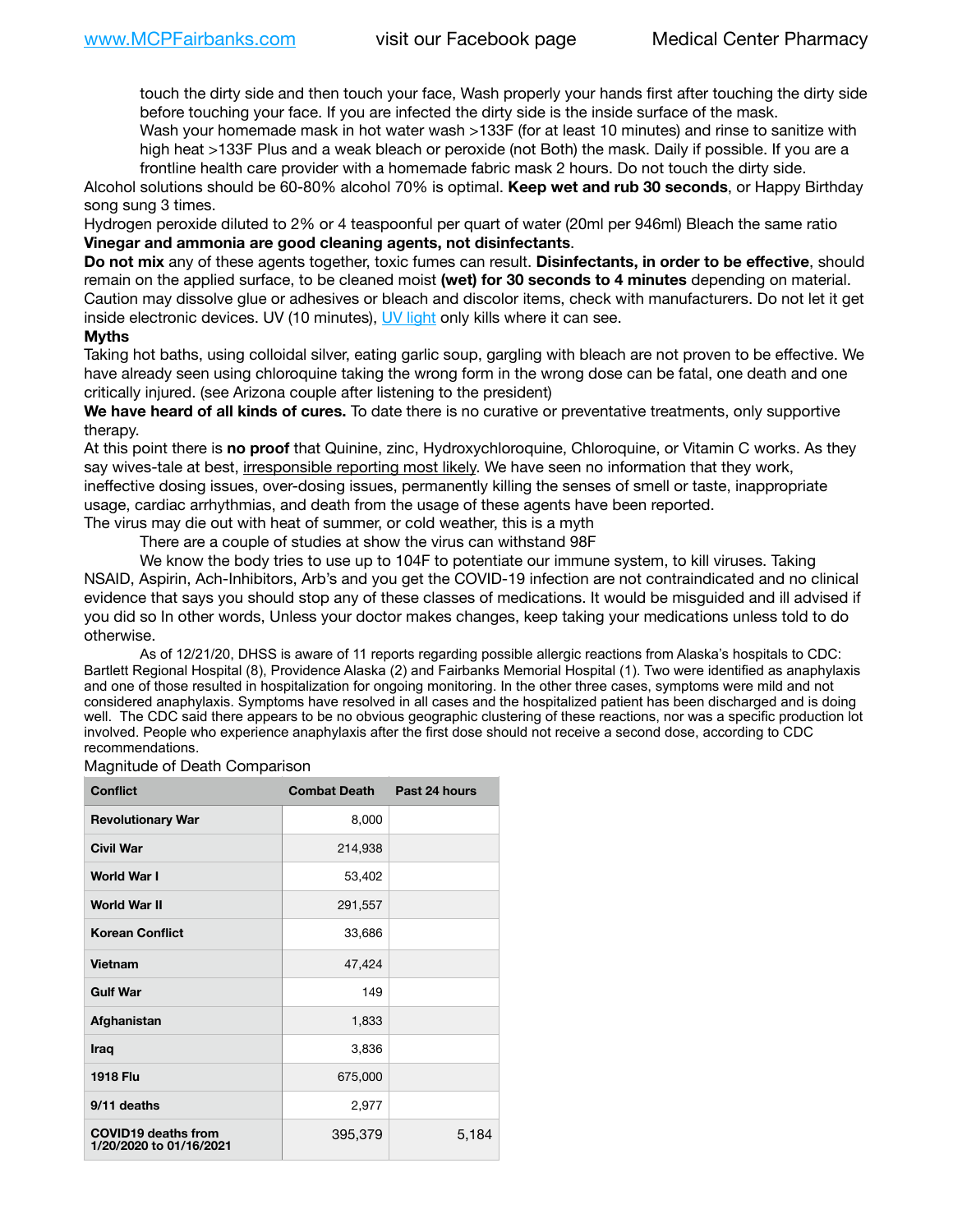Check our website [www.MCPFairbanks.com](http://www.MCPFairbanks.com) for the 13 testing sites in the interior of Alaska.

| Group                                               | Alaska COVID19 Vaccine plan 12/30/2020<br>update as of 1/16/2021                                                                                                                                                                                                                                                                                                                                                                                                                                                                                                                                                                                                                           | Who can get the<br>vaccines?<br><b>Availability</b>                                                                          |
|-----------------------------------------------------|--------------------------------------------------------------------------------------------------------------------------------------------------------------------------------------------------------------------------------------------------------------------------------------------------------------------------------------------------------------------------------------------------------------------------------------------------------------------------------------------------------------------------------------------------------------------------------------------------------------------------------------------------------------------------------------------|------------------------------------------------------------------------------------------------------------------------------|
|                                                     | Who is in this group                                                                                                                                                                                                                                                                                                                                                                                                                                                                                                                                                                                                                                                                       |                                                                                                                              |
| Phase 1a Tier 1                                     | Long Term care Facility - Staff & Residents<br>Skilled care, Assisted living,<br>Intermediate care with developmental disabilities,<br>Residential Care facilities,<br>State Veterans Homes.<br>Front Line Hospital and Health care workers, beside personal, High<br>Risk jobs (examples ICU, ER, Surgery, Physicans/prescribers,<br>COVID units, Respiratory/OT/PT/ST Therapists, Lab Techs, Facility<br>Security, House Keeping (Environmental services), Dietary)                                                                                                                                                                                                                      | Now, limited<br>audience                                                                                                     |
| Phase 1a Tier 2                                     | Front Line EMS Fire Service providing medical services, Vaccine providers,<br>(That their services are critical), Air and Ground EMS, Community health<br>aides, Practitioners. Health care workers providing vaccines                                                                                                                                                                                                                                                                                                                                                                                                                                                                     | Now, limited audience                                                                                                        |
| Phase 1a Tier 3                                     | Starting 1/4/2021<br>Healthcare workers who have contact with residents >65 y/o and provide<br>regular healthcare services that can not be postponed without impacting<br>short or long term outcomes, or cannot be provided remotely (Not regular<br>populous yet), direct patient contact, in contact with infectious materials,                                                                                                                                                                                                                                                                                                                                                         | Starting 1/4/2021                                                                                                            |
| Phase 1a Tier 4                                     | Health care workers providing COVID19 vaccines to phase 1 populations                                                                                                                                                                                                                                                                                                                                                                                                                                                                                                                                                                                                                      | <b>TBA</b>                                                                                                                   |
| Phase 1b Tier 1<br>(Start of general<br>population) | Age > 65 (General Public) register http://covidvax.alaska.gov/ starting<br>1/6/2021 for appts after 1/11/2021 (All appts filled within 24 hrs of initial<br>openning, future appt pending vaccine availability)                                                                                                                                                                                                                                                                                                                                                                                                                                                                            | 1/11/2021by appt.<br>Accepting appt<br>statewide 1/6/21                                                                      |
| Phase 1b Tier 2                                     | Front Line Essential >50 y/o who's duties are performed with the public/co-<br>workers < 6 feet apart. Emergency responders( troopers, firefighters, Office<br>of children Services staff, Public health workers, teachers K-12, staff,<br>childcare workers and staff, indigenous language and culture educators,<br>food and seafood workers, grocery store employees, public transit,<br>essential air services, rural cab services, US Postal workers, mail planes,<br>Utility & power (rural), Water and Waste water (Rural), Congregate living<br>settings, acute psychiatric, correctional, group homes, homeless shelters,<br>substance abuse shelters, transitional living homes. | TBA do not register yet                                                                                                      |
| Phase 1b Tier 3                                     | ages 55-64 y/o.<br>>16 y/o living in unserved communities<br>Frontline essential workers 16-50 with >2 High risk health conditions<br>working < 6 feet with public or co-workers,<br>Pre-K-12 staff, indigenous language and culture<br>First responders, Office of children services, grocery store workers, Public<br>transit, US Postal workers, Utility workers, water and waste water workers.                                                                                                                                                                                                                                                                                        | <b>TBA</b>                                                                                                                   |
| Phase 1b Tier 4                                     | Age $>$ 50 y/o $>$ 2 risk factors<br>Frontline workers 16-50 y/o not in Tier 1-3                                                                                                                                                                                                                                                                                                                                                                                                                                                                                                                                                                                                           | <b>TBA</b>                                                                                                                   |
| Phase 1c                                            | Ages 65-74, 16-64 with High Risk Medical Conditions, other essential<br>workers to be defined                                                                                                                                                                                                                                                                                                                                                                                                                                                                                                                                                                                              | <b>TBA</b>                                                                                                                   |
| Phase 2                                             | General population<br>Vaccinations via pharmacies, Doctor's offices, Clinics<br>Public Health sites (Mobile clinics, Federally Qualified Health Centers,<br>Public Health Clinics, Other clinics                                                                                                                                                                                                                                                                                                                                                                                                                                                                                           | TBA (To Be announced)<br>To be announced<br>contingent on vaccine<br>availability undergoing<br>public comment period<br>now |